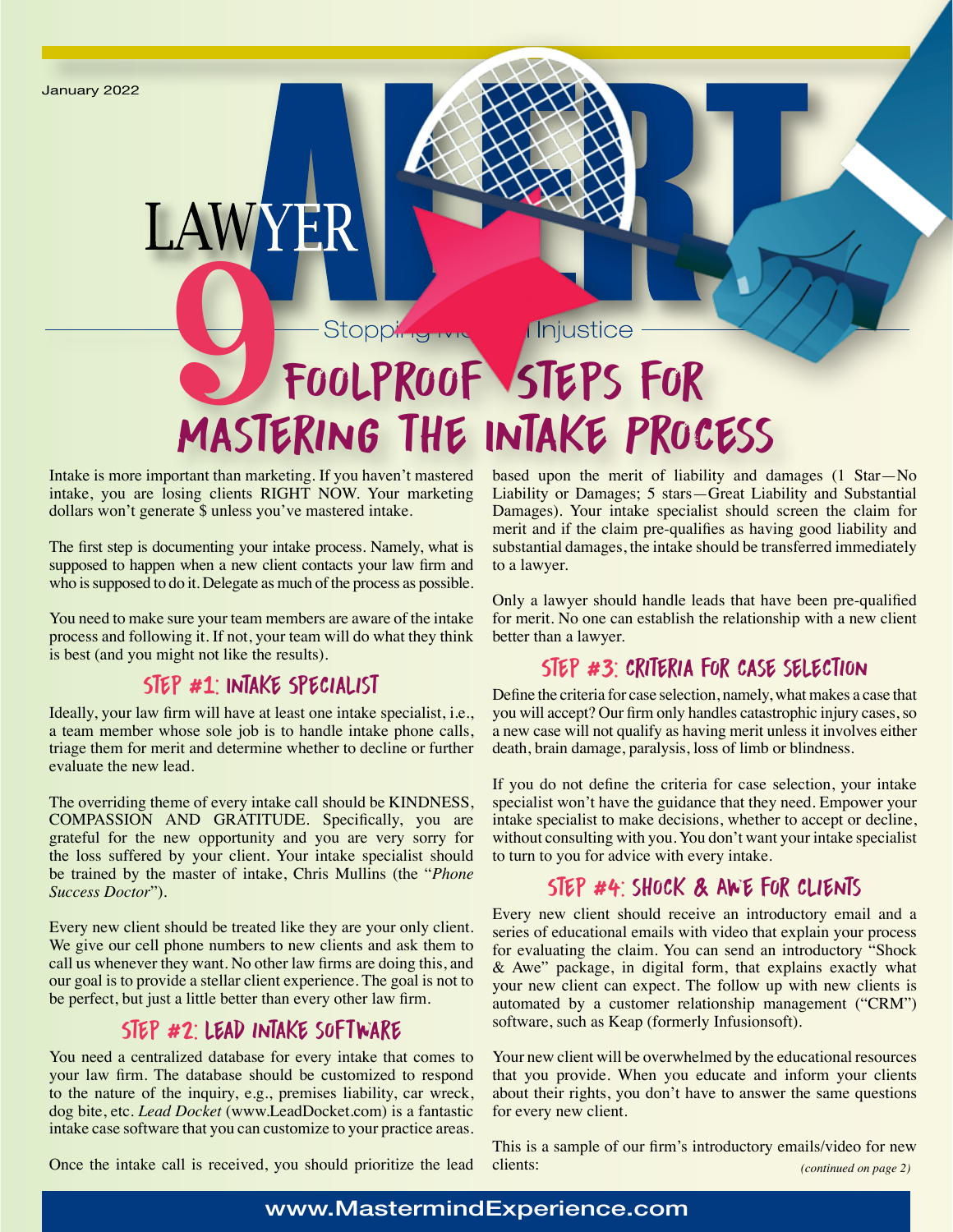#### *(continued from cover)*

Email #1: How We Evaluate Your Case (e.g., step-by-step process with an infographic)

Email #2: What You Can Do to Help Prove Your Case (e.g., file complaint with the Department of Health)

Email #3: Digital copy of Shock & Awe package, "*Everything You Should Know about Your Lawsuit*"

Email #4: Your Deadlines to Sue in New York

Email #5: Digital copy of my book, "*The 7 Deadly Mistakes of Malpractice Victims*"

Email #6: Our Unique Value Proposition

Email #7: Why We Practice Law (our "Why")

Email #8: Our Core Values

Email #9: My Cell # (your lifeline if you need anything)

How many other law firms are doing this? Almost none. Educating your clients about their rights—with every new intake- will instantly separate your law firm from the competition. Additionally, you are educating your clients about the uniqueness of your law firm, e.g., "We never agree to confidential settlements", and this will resonate with many of your clients.



Step #5: declining cases You should have a system for declining new cases.

**#1: Call Your Client:** When your intake specialist has previously spoken with a new client, they should call the client to inform them of our decision to decline their case. Why? A rejection letter is impersonal and cold. A phone call from your intake specialist adds a personal touch to the relationship and shows your gratitude for the opportunity.

**#2: Mail & Preserve Rejection Letters:** 

When cases are declined, you should have a centralized database for preserving a scanned, color copy of the rejection letter. If the rejection is not formalized with a letter, there is no proof that your firm declined the case (and you are setting yourself up for a legal malpractice claim). You should preserve rejection letters in your case management software, e.g., *SmartAdvocate.* 

**#3: Notify Referral Partners:** Your referral partners should always receive a copy of the rejection letter. It is important to make sure that your referral partner is aware of your decision.



# Step #6: request google reviews

Every contact with a new client is an opportunity for a Google review. Whenever you or your intake specialist has a good conversation with a new client, ask for a Google review. You won't receive a Google review unless you ask.

Thank you for taking time to speak with me.

If you have any additional questions, please don't hesitate to call my cell, 518-265-9131.

When you have a spare moment, would you mind posting a review on our firm's Google profile? (you don't have to leave a comment if you'd rather not). If so, go to www. ReviewFisher.com, click the blue button "Write a review" and post the review. Will be much appreciated. No worries if you'd rather not.

Thank you for the opportunity to serve you.

Consistently asking for at least 1 Google review/day is the secret formula for getting Google reviews. If you ask for at least 1 Google review a day, you will increase the number of your firm's Google reviews by at least 365 in 12 months. This simple practice has increased our firm's Google reviews from 124 to 508 in 12 months (+384 Google reviews in 1 year!).

## Step #7: lawyer referrals

**#1: Acknowledge the Referral:** When a case has been referred by a lawyer, you should send an email to them to acknowledge the referral and what you will do next.

Thank you for your kind referral of Jimi Hendrix.

Today, I spoke with Mr. Hendrix and we will make arrangements to retrieve his medical records and have them reviewed by our expert/surgeon. We will keep you informed as we make progress.

Thank you for the opportunity to serve your client.

You want your referral partner to know that their rights will be protected and they you've made contact with their client. For new referral partners, you should serve your "Rules of Engagement for Referrals", that sets forth what your referral partner can expect from you. No other law firms are doing this.

**#2: Updates about the Progress of**  Your Case Evaluation: Whenever you make progress in the case evaluation, you should send an update to your referral partner. There is no such thing as over communicating with your referral partners.

Just want to give you a quick update.

We've retrieved Mr. Hendrix's medical records and they are being reviewed by our expert/surgeon. We expect to speak with our expert about his opinions soon. We will keep you informed.

**#3: Your Decision and Expert's Opinions:** Your referral partner should receive a detailed email setting forth the work that you did, and why you cannot accept the case. Highly detailed updates to your referral partners builds the referral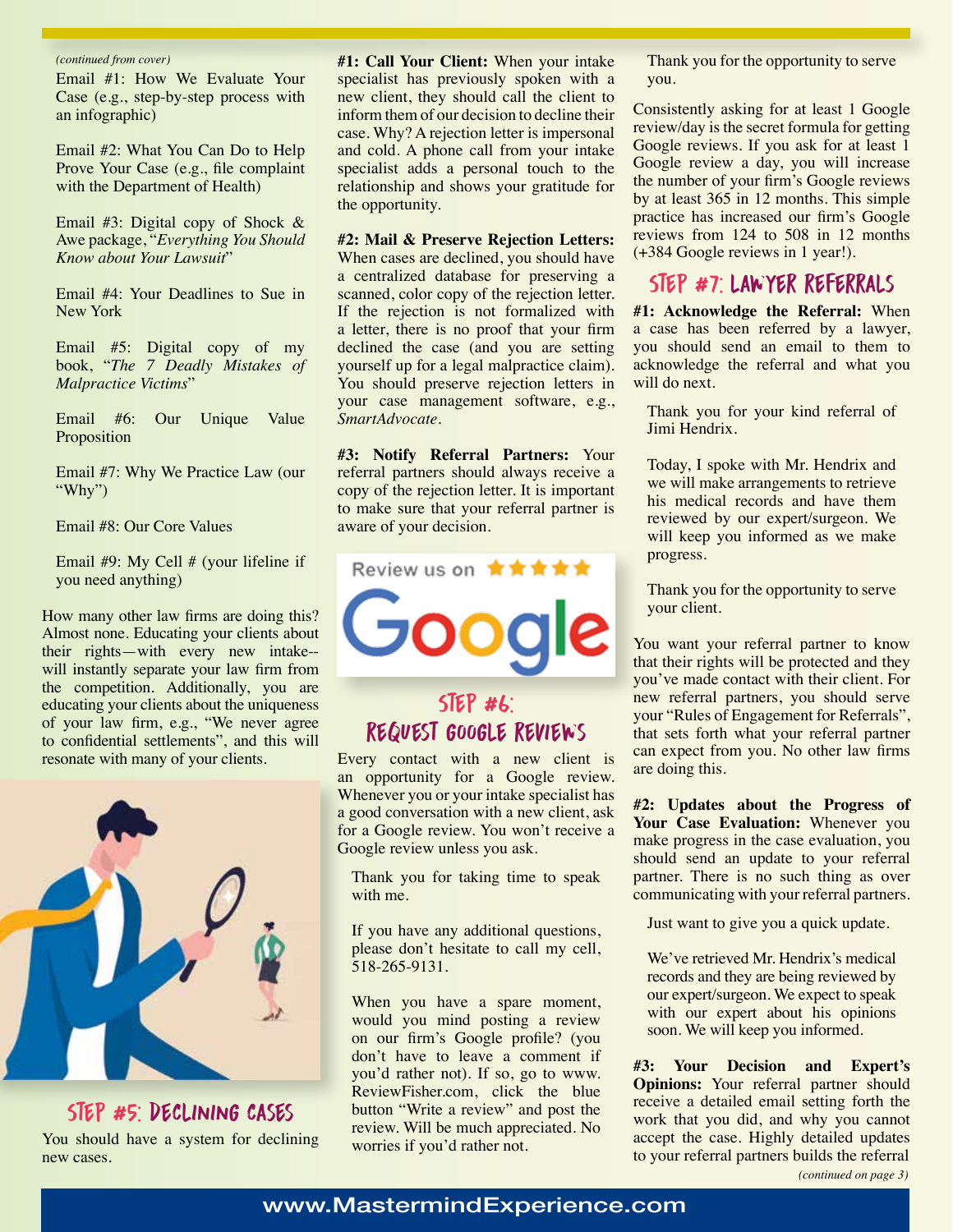relationship and virtually guarantees that you will get their next referral.

# $SIEP$  #8: list of referral sources

You should not refer low quality leads. However, if a lead has good liability, but moderate damages, this might be a case that another lawyer will accept. You should have a list of your referral partners that is divided by practice area and state.

## $SIEP$  #9: Listen to the Recording of Intake Calls

With www.CallRail.com, you can record and listen to all of your intake calls (and you might be shocked at what you hear). If your intake specialist is rude and condescending, you'll know by listening to the audio recordings of their intake calls.

You should listen to at least one intake recording per week and meet with your intake specialist to provide feedback. This will only take 20 minutes.

# *"You Don't Know, What You Don't Know"*

You may think your intake process is good, you are not losing new cases, and your intake specialist is handling the calls just as you would. But as my friend, Harlan Schillinger, is known for saying, when it comes to intake, "You don't know, what you don't know." Don't kid yourself every intake process can be improved.



Where do you start? Contact Chris Mullins (phonesuccessdoctor@gmail.com), the "Phone Success Doctor", and ask her to critique your intake process. Chris will listen to recordings of your intakes and provide advice for improving the process. Chris has made a big difference for our firm and I know she can help you.

# Our 10 Rules for Speaking with New Clients during the Intake Phone Call



**Rule #1: Ask Permission:** Ask permission to ask questions, e.g., "May I ask what prompted you to call us?"

**Rule #2: Express Sympathy:** There is no such thing as too much empathy.

Have the courage to be vulnerable. Don't forget to humanize the situation. "You are in the relationship, healing and hope business." Chris Mullins, the Phone Success Doctor

- "I'm so sorry about what happened to you."
- "I heard what you said and that sounds horrible."
- "I can't imagine how difficult this must be for you."

**Rule #3: Tone of Voice:** Change the tone and inflection of your voice. Ask the questions as if this is the first time you've ever gotten this type of call.

Do not use the flat, dry tone of voice that is typical of most law firms/businesses, e.g., "license and registration, please".

**Rule #4: Use their Name:** Say the name of your client throughout the conversation, e.g., "Thank you, Tina, for taking the time to call us." Everyone loves the sound of their name.

**Rule #5: Recognize, Acknowledge and Compliment:** Compliment your client for calling, e.g., "You are doing a great job. Your family is very fortunate to have you as an advocate for them."

**Rule #6: Mirroring:** Acknowledge what they said and repeat it back—you should do this periodically during the conversation. Mirroring shows that you're listening to your client, e.g., "I heard you when you said that you 'can't handle it anymore'."

After you mirror the last thing that your client said, you can redirect the conversation where you want to go (the "compassionate interrupt", credit: Chris Mullins, the Phone Success Doctor). The compassionate interrupt is an effective way to take back control of the conversation, especially when your client is providing more information than you need.

**Rule #7: Repeat the Contact Information:**  Always repeat the contact information to make sure you have it correct.

**Rule #8: Sell Yourself and Your Firm:**  You want our client to know that they've called the right law firm. You are in the sales business.

- "I am so glad you've called. We've handled many cases just like this. You are in the right place."
- "Let me tell you a little about our firm."
- "I want to tell you why I love working here."

**Rule #9: Explain the Next Step:**  "Here's what we can do to help you." For example, you might explain that you will review the medical records with your surgeon and call them once you consult with your surgeon.

**Rule #10: Declining the Case:** Don't say a negative word like "unfortunately". Rather than explaining what you can't do for our client, tell them what you can do to help, e.g., send a link to file a complaint with the NYS Department of Health.

**End the Call:** Wrap up the conversation with a big red bow. Take their hand and walk them to the door. Deliver an exceptional experience for your client.